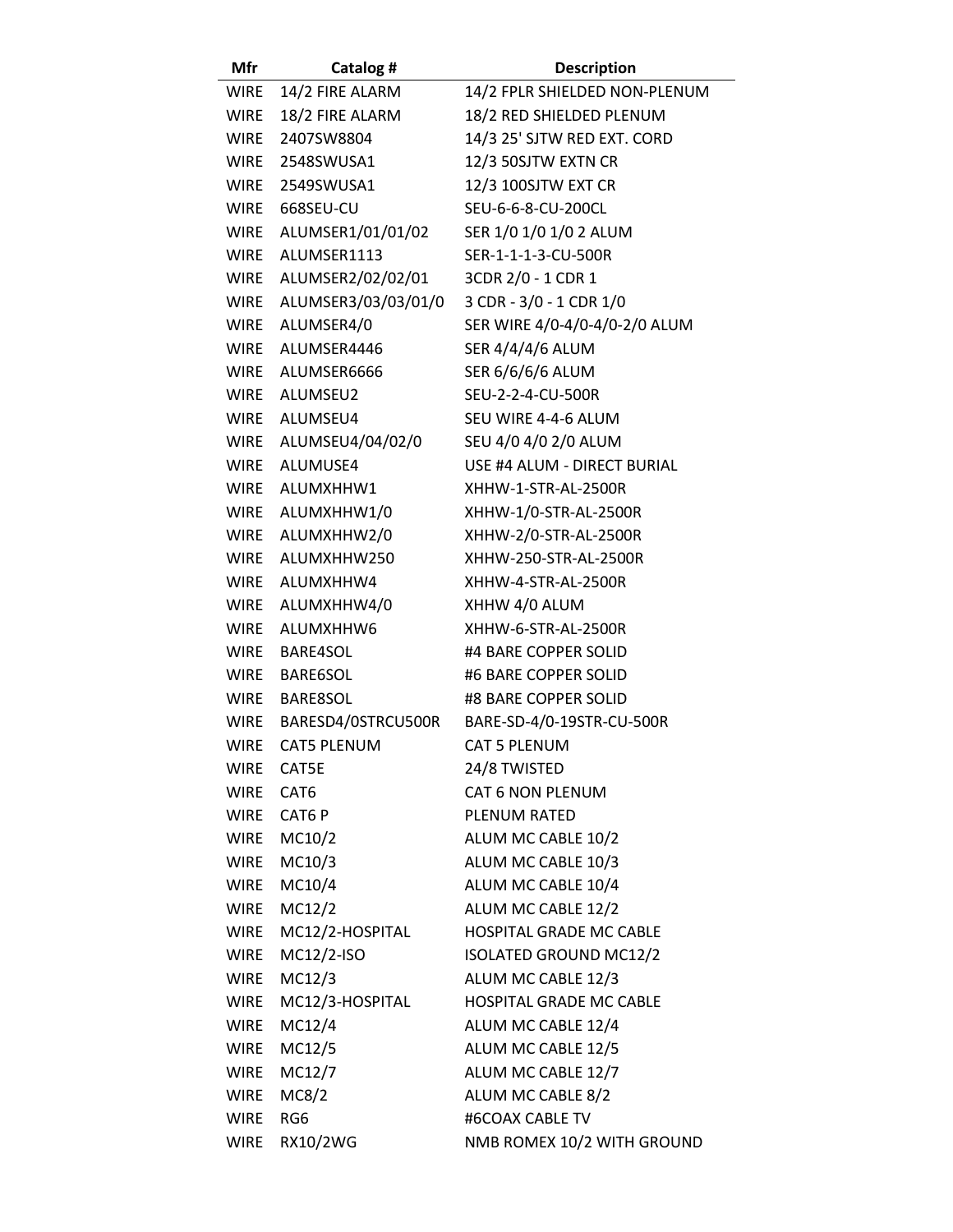| <b>WIRE</b> | RX10/3WG           | NMB ROMEX 10/3 WITH GROUND       |
|-------------|--------------------|----------------------------------|
| <b>WIRE</b> | RX12/2WG           | NMB ROMEX 12/2 WITH GROUND       |
| WIRE        | RX12/3WG           | NMB ROMEX 12/3 WITH GROUND       |
| <b>WIRE</b> | RX14/2WG           | NMB ROMEX 14/2 WITH GROUND       |
| <b>WIRE</b> | RX14/3WG           | NMB ROMEX 14/3 WITH GROUND       |
| <b>WIRE</b> | <b>RX6/3WG</b>     | 6/3 ROMEX W/ GROUND              |
| <b>WIRE</b> | RX8/3WG            | NMB ROMEX 8/3 WITH GROUND        |
| <b>WIRE</b> | SO10/3             | PORT CORD 10/3 SO                |
| <b>WIRE</b> | SO10/4             | PORT CORD 10/4 SO                |
| <b>WIRE</b> | SO <sub>12/3</sub> | PORT CORD 12/3 SO                |
| <b>WIRE</b> | SO12/4             | PORT CORD 12/4 SO                |
| <b>WIRE</b> | SO14/3             | PORT CORD 14/3 SO                |
| <b>WIRE</b> | SO14/4             | SO-14/4-BLACK                    |
| <b>WIRE</b> | SO6/3              | UL LISTED SO-6/3-BLACK - 500'    |
| <b>WIRE</b> | SO6/4              | UL LISTED SO-6/4-BLACK - 500'    |
| <b>WIRE</b> | SO8/4              | SO-8/4-BLACK                     |
| <b>WIRE</b> | TFFN16BLK          | TFFN-16-BLK-26STR-CU-500S/R      |
| WIRE        | TFFN16BLUE         | TFFN-16-BLU-26STR-CU-500S/R      |
| WIRE        | TFFN16BROWN        | TFFN-16-BRN-26STR-CU-500S/R      |
| WIRE        | TFFN16GRAY         | TFFN-16-GRY-26STR-CU-500S/R      |
| <b>WIRE</b> | TFFN16GREEN        | TFFN-16-GRN-26STR-CU-500S/R      |
| <b>WIRE</b> | TFFN16ORANGE       | TFFN-16-ORN-26STR-CU-500S/R      |
| WIRE        | TFFN16PINK         | TFFN-16-PNK-26STR-CU-500S/R      |
| WIRE        | TFFN16PURPLE       | TFFN-16-PUR-26STR-CU-500S/R      |
| <b>WIRE</b> | TFFN16RED          | TFFN-16-RED-26STR-CU-500S/R      |
| <b>WIRE</b> | TFFN16STR          | TFFN 16 STR CU                   |
| WIRE        | TFFN16WHITE        | TFFN-16-WHT-26STR-CU-500S/R      |
| WIRE        | TFFN16YELLOW       | TFFN-16-YEL-26STR-CU-500S/R      |
| WIRE        | TFFN18SOL          | 18-01 SOL TFN 500' REELS CW01096 |
| <b>WIRE</b> | THERMO 18/2        | 18/2 THERMOSTAT WIRE             |
| <b>WIRE</b> | THHN1              | THHN 1 BLACK STRANDED CU         |
| <b>WIRE</b> | THHN1/0            | THHN 1/0 BLACK STRANDED CU       |
| <b>WIRE</b> | THHN10SOL          | THHN 10 SOLID CKT WIRE           |
| <b>WIRE</b> | THHN10SOLBLK2500R  | THHN-10-BLK-SOL-CU-2500S/R       |
| <b>WIRE</b> | THHN10SOLBLU       | THHN-10-BLU-SOL-CU-500S/R        |
| <b>WIRE</b> | THHN10SOLBLU2500R  | THHN-10-BLU-SOL-CU-2500S/R       |
| <b>WIRE</b> | THHN10SOLBRN       | THHN-10-BRN-SOL-CU-500S/R        |
| <b>WIRE</b> | THHN10SOLBRN2500R  | THHN-10-BRN-SOL-CU-2500S/R       |
| <b>WIRE</b> | THHN10SOLGRN       | THHN-10-GRN-SOL-CU-500S/R        |
| <b>WIRE</b> | THHN10SOLGRN2500R  | THHN-10-GRN-SOL-CU-2500S/R       |
| <b>WIRE</b> | THHN10SOLGRY       | THHN-10-GRY-SOL-CU-500S/R        |
| <b>WIRE</b> | THHN10SOLGRY2500R  | THHN-10-GRY-SOL-CU-2500S/R       |
| <b>WIRE</b> | THHN10SOLORG       | THHN-10-ORN-SOL-CU-500S/R        |
| <b>WIRE</b> | THHN10SOLORG2500R  | THHN-10-ORN-SOL-CU-2500S/R       |
| <b>WIRE</b> | THHN10SOLPNK       | THHN-10-PNK-SOL-CU-500S/R        |
| <b>WIRE</b> | THHN10SOLPNK2500R  | THHN-10-PNK-SOL-CU-2500S/R       |
| <b>WIRE</b> | THHN10SOLPUR       | THHN-10-PUR-SOL-CU-500S/R        |
| <b>WIRE</b> | THHN10SOLPUR2500R  | THHN-10-PUR-SOL-CU-2500S/R       |
|             |                    |                                  |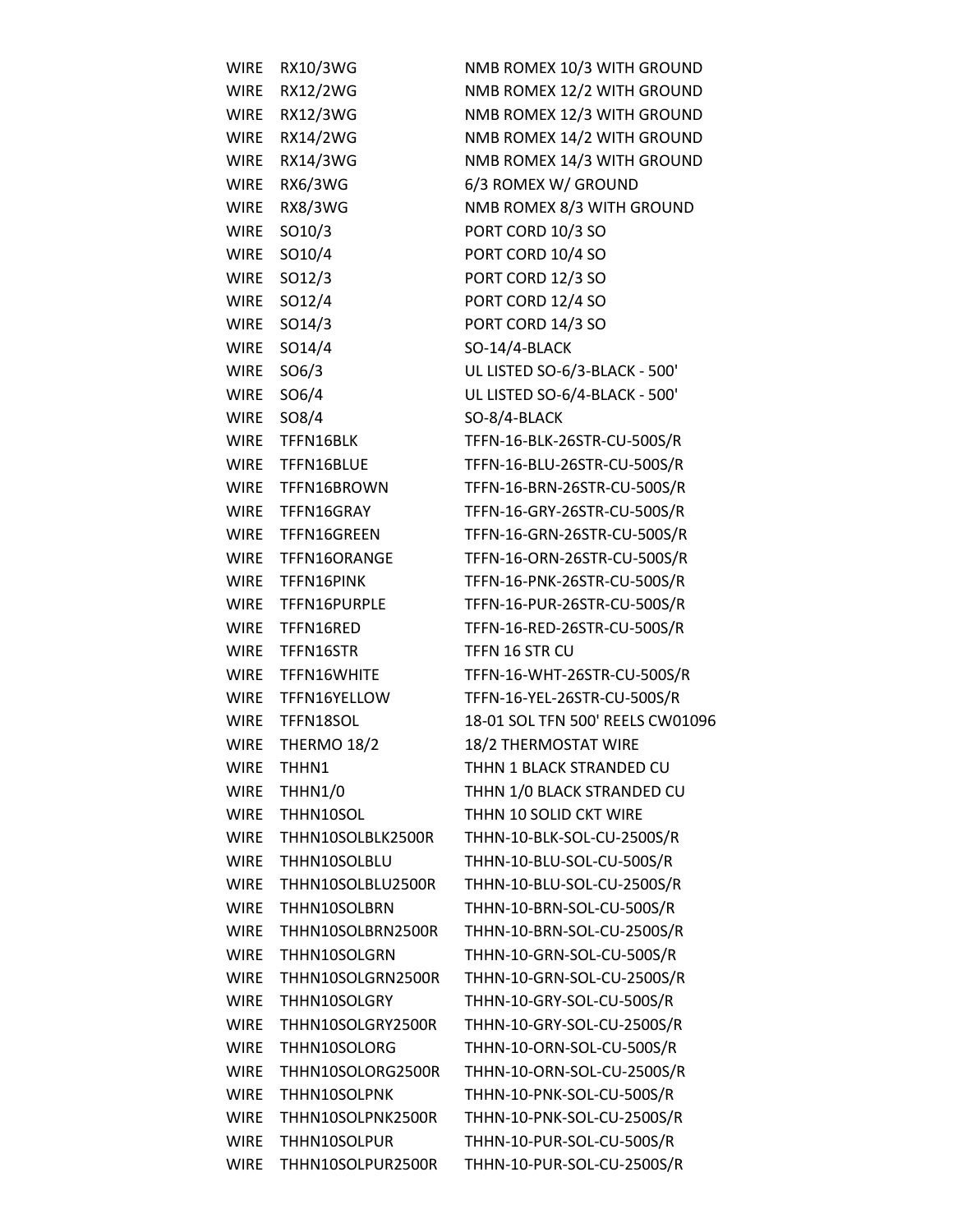WIRE THHN10SOLRED2500R THHN-10-RED-SOL-CU-2500S/R WIRE THHN10SOLWHT THHN-10-WHT-SOL-CU-500S/R WIRE THHN10SOLWHT2500R THHN-10-WHT-SOL-CU-2500S/R WIRE THHN10SOLYEL THHN-10-YEL-SOL-CU-500S/R WIRE THHN10SOLYEL2500R THHN-10-YEL-SOL-CU-2500S/R WIRE THHN10STR THHN 10 STRANDED CKT WIRE WIRE THHN10STRBLK500R THHN-10-BLK-19STR-CU-500S/R WIRE THHN10STRBLU500R THHN-10-BLU-19STR-CU-500S/R WIRE THHN10STRBRN500R THHN-10-BRN-19STR-CU-500S/R WIRE THHN10STRGRN500R THHN-10-GRN-19STR-CU-500S/R WIRE THHN10STRGRY500R THHN-10-GRY-19STR-CU-500S/R WIRE THHN10STRORN500R THHN-10-ORN-19STR-CU-500S/R WIRE THHN10STRPNK500R THHN-10-PNK-19STR-CU-500S/R WIRE THHN10STRPUR500R THHN-10-PUR-19STR-CU-500S/R WIRE THHN10STRRED500R THHN-10-RED-19STR-CU-500S/R WIRE THHN10STRYEL2500R THHN-10-YEL-19STR-CU-2500S/R WIRE THHN10STRYEL500R THHN-10-YEL-19STR-CU-500S/R WIRE THHN12SOL THHN 12 SOLID CKT WIRE WIRE THHN12SOLBLK2500R THHN-12-BLK-SOL-CU-2500S/R WIRE THHN12SOLBLU THHN-12-BLU-SOL-CU-500S/R WIRE THHN12SOLBLU2500R THHN-12-BLU-SOL-CU-2500S/R WIRE THHN12SOLBRN THHN-12-BRN-SOL-CU-500S/R WIRE THHN12SOLBRN2500R THHN-12-BRN-SOL-CU-2500S/R WIRE THHN12SOLGRN THHN-12-GRN-SOL-CU-500S/R WIRE THHN12SOLGRN2500R THHN-12-GRN-SOL-CU-2500S/R WIRE THHN12SOLGRY THHN-12-GRY-SOL-CU-500S/R WIRE THHN12SOLGRY2500R THHN-12-GRY-SOL-CU-2500S/R WIRE THHN12SOLORG THHN-12-ORN-SOL-CU-500S/R WIRE THHN12SOLORG2500R THHN-12-ORN-SOL-CU-2500S/R WIRE THHN12SOLPNK THHN-12-PNK-SOL-CU-500S/R WIRE THHN12SOLPNK2500R THHN-12-PNK-SOL-CU-2500S/R WIRE THHN12SOLPUR THHN-12-PUR-SOL-CU-500S/R WIRE THHN12SOLPUR2500R THHN-12-PUR-SOL-CU-2500S/R WIRE THHN12SOLRED THHN-12-RED-SOL-CU-500S/R WIRE THHN12SOLRED2500R THHN-12-RED-SOL-CU-2500S/R WIRE THHN12SOLWHT THHN-12-WHT-SOL-CU-500S/R

WIRE THHN10SOLRED THHN-10-RED-SOL-CU-500S/R WIRE THHN10STRBLK2500R THHN-10-BLK-19STR-CU-2500S/R WIRE THHN10STRBLU2500R THHN-10-BLU-19STR-CU-2500S/R WIRE THHN10STRBRN2500R THHN-10-BRN-19STR-CU-2500S/R WIRE THHN10STRGRN2500R THHN-10-GRN-19STR-CU-2500S/R WIRE THHN10STRGRY2500R THHN-10-GRY-19STR-CU-2500S/R WIRE THHN10STRORG2500R THHN-10-ORN-19STR-CU-2500S/R WIRE THHN10STRPNK2500R THHN-10-PNK-19STR-CU-2500S/R WIRE THHN10STRPUR2500R THHN-10-PUR-19STR-CU-2500S/R WIRE THHN10STRRED2500R THHN-10-RED-19STR-CU-2500S/R WIRE THHN10STRWHT2500R THHN-10-WHT-19STR-CU-2500S/R WIRE THHN10STRWHT500R THHN-10-WHT-19STR-CU-500S/R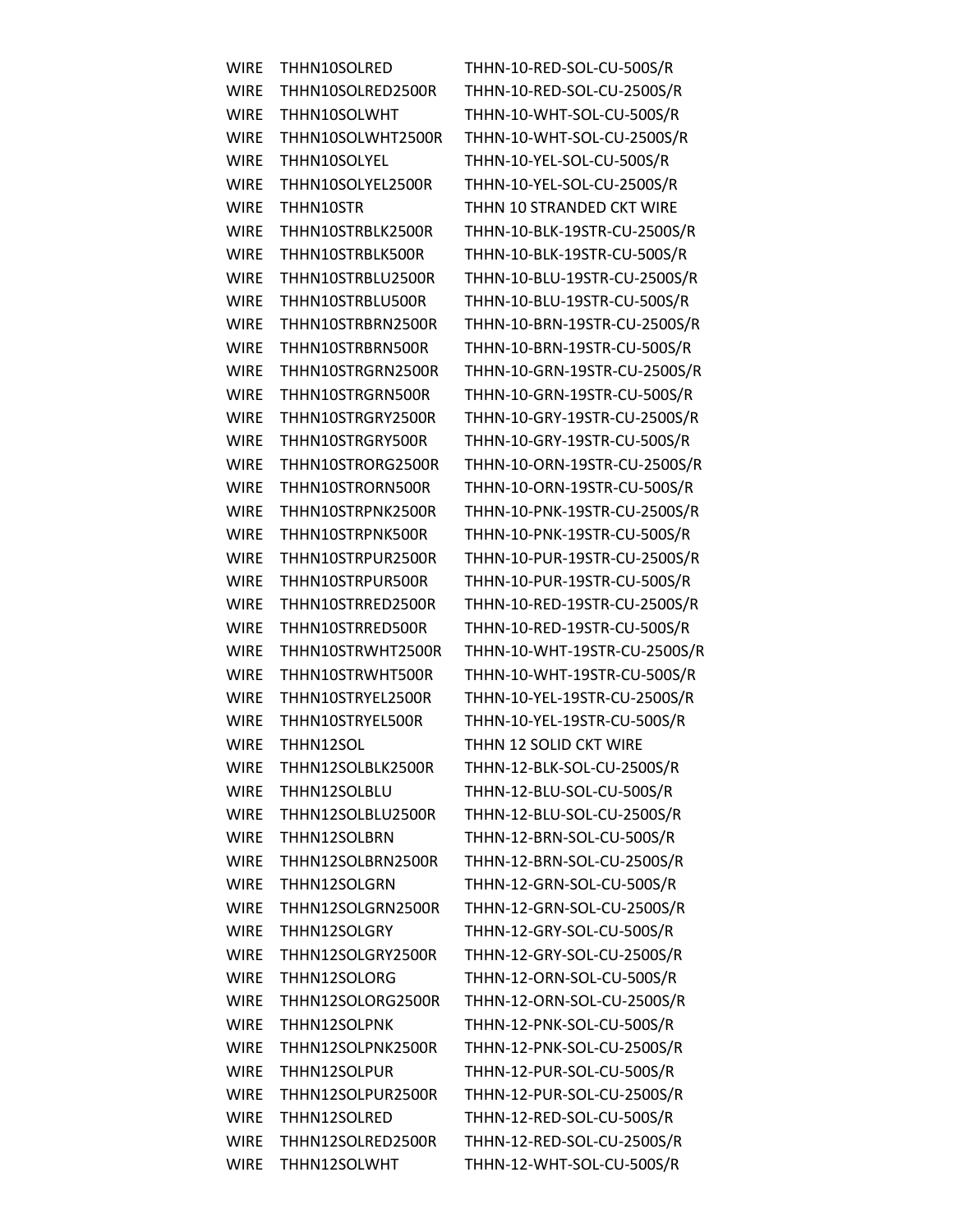| <b>WIRE</b> | THHN12SOLWHT2500R  | THHN-12-WHT-SOL-CU-2500S/R   |
|-------------|--------------------|------------------------------|
| <b>WIRE</b> | THHN12SOLYEL       | THHN-12-YEL-SOL-CU-500S/R    |
| <b>WIRE</b> | THHN12SOLYEL2500R  | THHN-12-YEL-SOL-CU-2500S/R   |
| <b>WIRE</b> | THHN12STR          | THHN 12 STRANDED CKT WIRE    |
| <b>WIRE</b> | THHN12STRBLK2@1000 | THHN-12-BLK-19STR-2@1000CN   |
| <b>WIRE</b> | THHN12STRBLU2500R  | THHN-12-BLU-19STR-CU-2500S/R |
| <b>WIRE</b> | THHN12STRBLU500R   | THHN-12-BLU-19STR-CU-500S/R  |
| <b>WIRE</b> | THHN12STRBRN2500R  | THHN-12-BRN-19STR-CU-2500S/R |
| <b>WIRE</b> | THHN12STRBRN500R   | THHN-12-BRN-19STR-CU-500S/R  |
| <b>WIRE</b> | THHN12STRGRN2500R  | THHN-12-GRN-19STR-CU-2500S/R |
| <b>WIRE</b> | THHN12STRGRN500R   | THHN-12-GRN-19STR-CU-500S/R  |
| <b>WIRE</b> | THHN12STRGRY2500R  | THHN-12-GRY-19STR-CU-2500S/R |
| <b>WIRE</b> | THHN12STRGRY500R   | THHN-12-GRY-19STR-CU-500S/R  |
| <b>WIRE</b> | THHN12STRORG2500R  | THHN-12-ORN-19STR-CU-2500S/R |
| <b>WIRE</b> |                    |                              |
|             | THHN12STRORN500R   | THHN-12-ORN-19STR-CU-500S/R  |
| <b>WIRE</b> | THHN12STRPNK2500R  | THHN-12-PNK-19STR-CU-2500S/R |
| <b>WIRE</b> | THHN12STRPNK500R   | THHN-12-PNK-19STR-CU-500S/R  |
| <b>WIRE</b> | THHN12STRPUR2500R  | THHN-12-PUR-19STR-CU-2500S/R |
| <b>WIRE</b> | THHN12STRPUR500R   | THHN-12-PUR-19STR-CU-500S/R  |
| <b>WIRE</b> | THHN12STRRED2500R  | THHN-12-RED-19STR-CU-2500S/R |
| <b>WIRE</b> | THHN12STRRED500R   | THHN-12-RED-19STR-CU-500S/R  |
| <b>WIRE</b> | THHN12STRWHT2500R  | THHN-12-WHT-19STR-CU-2500S/R |
| <b>WIRE</b> | THHN12STRWHT500R   | THHN-12-WHT-19STR-CU-500S/R  |
| <b>WIRE</b> | THHN12STRYEL2500R  | THHN-12-YEL-19STR-CU-2500S/R |
| <b>WIRE</b> | THHN12STRYEL500R   | THHN-12-YEL-19STR-CU-500S/R  |
| <b>WIRE</b> | THHN14SOL          | THHN 14 SOL WIRE CU          |
| <b>WIRE</b> | THHN14SOLBLK       | THHN-14-BLK-SOL-CU-500S/R    |
| <b>WIRE</b> | THHN14SOLBLU       | THHN-14-BLU-SOL-CU-500S/R    |
| <b>WIRE</b> | THHN14SOLBRN       | THHN-14-BRN-SOL-CU-500S/R    |
| <b>WIRE</b> | THHN14SOLGRN       | THHN-14-GRN-SOL-CU-500S/R    |
| <b>WIRE</b> | THHN14SOLGRY       | THHN-14-GRY-SOL-CU-500S/R    |
| <b>WIRE</b> | THHN14SOLORG       | THHN-14-ORN-SOL-CU-500S/R    |
| <b>WIRE</b> | THHN14SOLPNK       | THHN-14-PNK-SOL-CU-500S/R    |
| <b>WIRE</b> | THHN14SOLPUR       | THHN-14-PUR-SOL-CU-500S/R    |
| <b>WIRE</b> | THHN14SOLRED       | THHN-14-RED-SOL-CU-500S/R    |
| <b>WIRE</b> | THHN14SOLWHT       | THHN-14-WHT-SOL-CU-500S/R    |
| <b>WIRE</b> | THHN14SOLYEL       | THHN-14-YEL-SOL-CU-500S/R    |
| <b>WIRE</b> | THHN14STR          | THHN 14 STRANDED CKT WIRE    |
| <b>WIRE</b> | THHN14STRBLK500R   | THHN-14-BLK-19STR-CU-500S/R  |
| <b>WIRE</b> | THHN14STRBLU500R   | THHN-14-BLU-19STR-CU-500S/R  |
| <b>WIRE</b> | THHN14STRBRN500R   | THHN-14-BRN-19STR-CU-500S/R  |
| <b>WIRE</b> | THHN14STRGRN500R   | THHN-14-GRN-19STR-CU-500S/R  |
| <b>WIRE</b> | THHN14STRGRY500R   | THHN-14-GRY-19STR-CU-500S/R  |
| <b>WIRE</b> | THHN14STRORN500R   | THHN-14-ORN-19STR-CU-500S/R  |
| <b>WIRE</b> | THHN14STRPNK500R   | THHN-14-PNK-19STR-CU-500S/R  |
| <b>WIRE</b> | THHN14STRPUR500R   | THHN-14-PUR-19STR-CU-500S/R  |
| <b>WIRE</b> | THHN14STRRED500R   | THHN-14-RED-19STR-CU-500S/R  |
| <b>WIRE</b> | THHN14STRWHT500R   | THHN-14-WHT-19STR-CU-500S/R  |
|             |                    |                              |